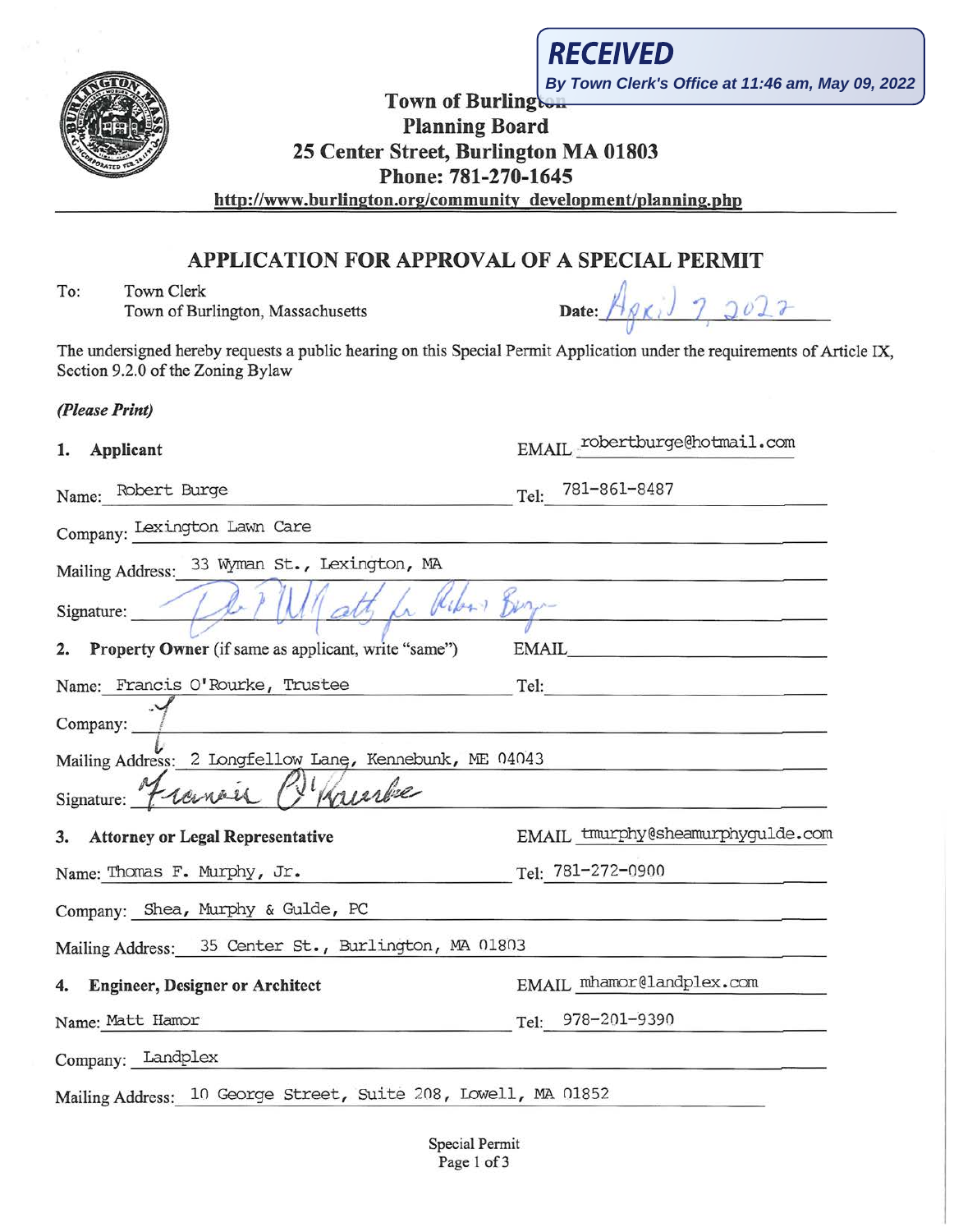#### **5. Project Location**

|    | Address: 30 Winn Street, Burlington, MA                                                                                                              |  |  |  |  |
|----|------------------------------------------------------------------------------------------------------------------------------------------------------|--|--|--|--|
|    | Map/Parcel No. $43-223-0$<br>Zoning District (s): $BG$                                                                                               |  |  |  |  |
| 6. | Special Permit Sought (From Use Designation Table, Section 4.2.0, 4.3.0, 4.4.0)                                                                      |  |  |  |  |
|    | Use # Description: 4.2.6.14 landscape contractor; 4.3.2.6 outside storage of equipment                                                               |  |  |  |  |
|    | 4.3.2.7 outside parking of trucks<br>see attached<br>Brief Description of Proposed Use:                                                              |  |  |  |  |
| 7. | Site Plan (Check One)                                                                                                                                |  |  |  |  |
|    | An approved Site Plan is on file with the Planning Board                                                                                             |  |  |  |  |
|    | (X)<br>A Site Plan has been submitted for approval with this Special Permit                                                                          |  |  |  |  |
|    | I request that the Planning Board consider the attached plot plan sufficient in place of a<br>Site Plan. (Single family residential properties only) |  |  |  |  |
| 6. | <b>Signatures</b><br>Rubert Burge<br>Applicant<br>remois l<br>Propert Owner<br>Both signatures MUST be present to submit this application.           |  |  |  |  |
|    |                                                                                                                                                      |  |  |  |  |

### **FILING INSTRUCTIONS**

It is recommended that you call 781 -270-1645 prior to filing an application to arrange a submission appointment with the Senior Planner

Upon completion of the application, file the following with the Planning Department:

- Completed original application (ALL PAGES).
- Twelve folded paper copies of the current approved plan clearly marked with the proposed changes and twelve copies of any other supporting documentation being submitted.
- One set of submittal material and plans must also be in electronic pdf format
- A certified abutters (within 300') list obtained from the Town Assessor's Office.
- Two complete sets of mailing labels for the abutters shown on the list.
- Application Fee (Check or Money Order made payable to The Town of Burlington).

The Planning Department will stamp the application "fee received", issue a receipt for the fee and retain the abutter's list, four copies of the plan and other supporting documentation.

The original application and eight copies of the plan and other documentation will be returned to you for filing with the Town Clerk. This application is considered received on the date stamped by the Town Clerk.